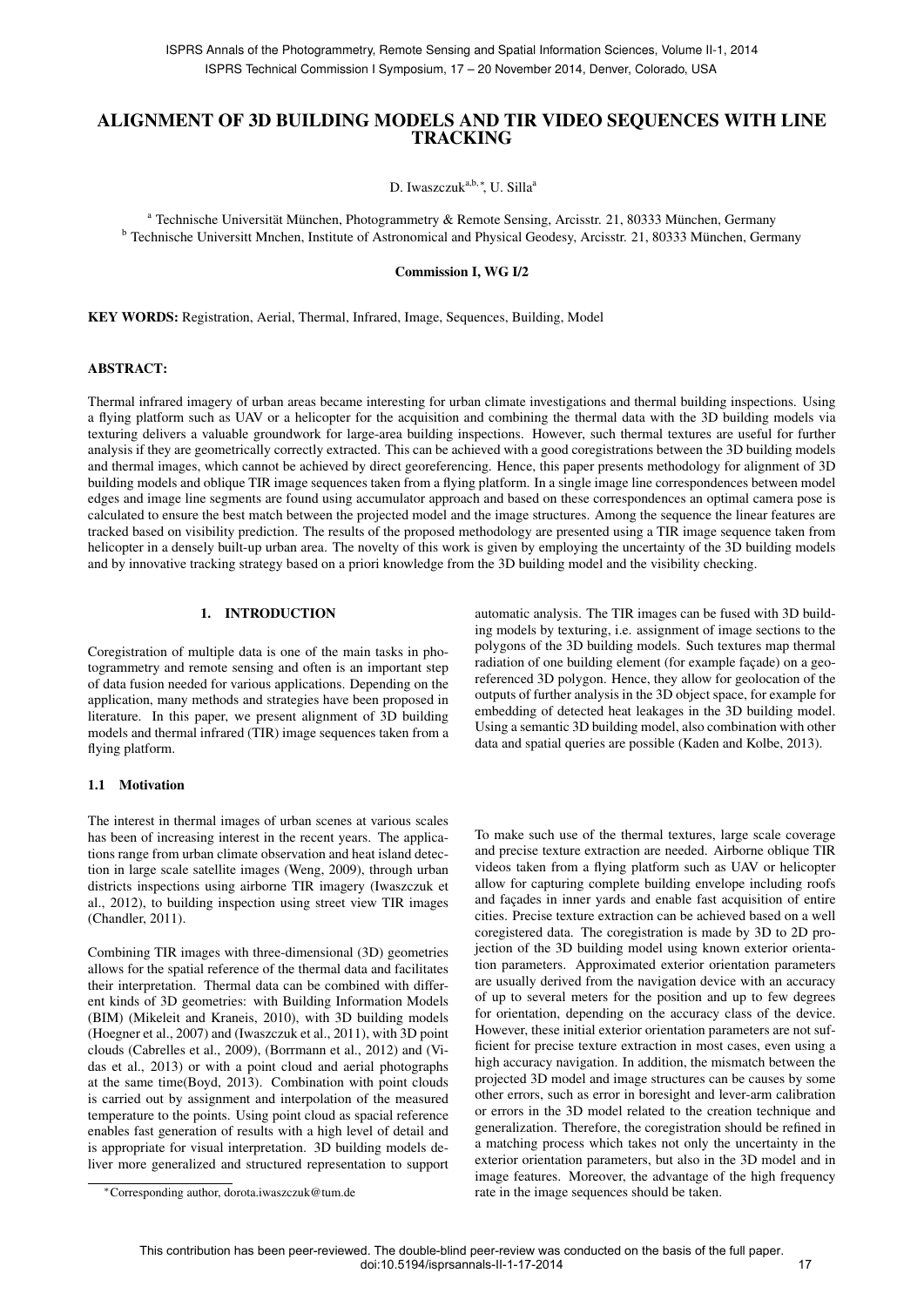### 1.2 Related work

The model-to-image matching problem for airborne imagery is frequently addressed in literature and many methods for solving the problem have been presented, also in the texturing context. In (Früh et al., 2004) line matching based on slope and proximity by testing different random camera positions is proposed. In this method the relation between the frames is not used. In (Hsu et al., 2000) and (Sawhney et al., 2002) existing 3D models are textured using a video sequence taking the small change of the perspective from frame to frame. They assume the camera pose to be known in the first frame of the sequence and predict the pose in the next frame. The correspondence between the frames is estimated using optical flow. Then they search for the best camera position by minimizing the disagreement between projected edges and edges detected in the image by varying the camera pose and try to maximize the integral of this field along the projected 3D line segment in the steepest descent method. This methodology employs the properties of image sequences, but it uses random SIFT for tracking and not features related to the buildings. Besides, it does not take the uncertainty of the 3D building models into account.

In some other researches, uncertainty is considered in different context. (Sester and Förstner, 1989) and (Schickler, 1992) introduce uncertainty in three model parameters (width, length and slope) for a simple case of roof sketches and integrate them in the adjustment, together with the uncertainties in 2 parameters of 2D lines detected in the image. (Luxen and Förstner, 2001) present a method for optimal estimate for the projection matrix with the covariance matrix for its entries using point and line correspondences. Using homogeneous coordinates, they represent 3D lines as join of two 3D points and the projection of these lines as projection planes. In doing so, the entries of the projection matrix for points of size 3x4 has to be calculated, avoiding calculation of the projection matrix for lines of size 3x6. In the adjustment model they introduce the uncertainty of the 2D points and lines.

(Heuel and Förstner, 2001) and (Heuel, 2002) also use homogeneous representation of geometric uncertain entities to match line segments, to optimally reconstruct 3D lines and finally group them. (Heuel, 2002) gives a very detailed and structured overview of representation of uncertain entities in 2D and 3D, such as points, lines and planes and geometric reasoning with them. He also presents the constructions using uncertain entities and appropriate error propagation. (Beder, 2004) and (Beder, 2007) uses the same representation for grouping of points and lines by statistical testing for incidence.

(Meidow et al., 2009a) and (Meidow et al., 2009b) collect, evaluate, discuss and extend various representations for uncertain geometric entities in 2D. Additionally, they provide a generic estimation procedure for multiple uncertain geometric entities with Gauss-Helmert model. They handle uncertain homogeneous vectors and their possibly singular covariance matrices by introducing constrains for the observations in addition to the conditions for the observations and parameters, and restrictions for the parameters.

#### 1.3 Overview

In this paper we present a methodology for the alignment of 3D building models and oblique TIR image sequences taken from a flying platform. In Section 2., the methodology for line based coregistration in a single image is presented. Then, a concept for tracking linear features based on visibility prediction is presented in Section 3. In Section 4. experiments carried out with TIR image sequences taken from helicopter in a densely built up urban area are presented.

The novelty of this work is given by employing the uncertainty of the 3D building models in a line based matching and adjustment and by innovative tracking strategy based on a priori knowledge from the 3D building model and the visibility checking.

### 2. LINE-BASED COREGISTRANTION OF 3D BUILDING MODELS AND TIR IMAGES

#### 2.1 Finding correspondences

In the presented approach, line segments are selected to be used for matching. The corresponding image line segments are assigned to the model edges using an accumulator approach. The model edges are projected into the image using the initial exterior orientation taken from the navigation device and moved and rotated in the image creating a 3D accumulator space. For each position of the projected model in the image, the number of fitting line segments in the image is counted. Correspondences which voted for the accumulator cell with most line correspondences are used for the optimal pose estimation.

#### 2.2 Optimal camera pose estimation

Estimation of the exterior orientation parameters in the projective space is formulated using the complanarity of  $l_i$ ,  $X_{1i}$  and  $X_{2i}$ , where  $X_{1i}$  and  $X_{2i}$  are the endpoints of a building edge corresponding to line segment  $l_i$  detected in the image (Fig. 1). In this Section, the index  $i$  refers to the edges of the 3D building model, and the index  $j$  to the line segments extracted in the image. Coplanarity of  $l_j$ ,  $X_{1i}$  and  $X_{2i}$  is expressed as incidence of the projected points  $\chi'_{1i}$  and  $\chi'_{2i}$  with the line  $l_j$ . The projected points  $\chi'_{1i}$ :  $\mathbf{x}'_{1i} = \mathbf{PX}_{1i}$  and  $\chi'_{2i}$ :  $\mathbf{x}'_{2i} = \mathbf{PX}_{2i}$ , where P is the projection matrix. Then, the incidence conditions  $\mathbf{l}_j^T \mathbf{x'}_{1i} = 0$ and  $\mathbf{l}_j^T \mathbf{x'}_2 i = 0$  write

$$
\mathbf{l}_j^{\mathsf{T}} \mathsf{P} \mathbf{X}_{1i} = 0,\tag{1}
$$

$$
\mathbf{l}_j^{\mathsf{T}} \mathsf{P} \mathbf{X}_{2i} = 0. \tag{2}
$$

These two equations are directly adapted in the Gauss-Helmert model as conditions

$$
\mathbf{g}_1(\widehat{\boldsymbol{\beta}}, \widehat{\mathbf{y}}) = \mathbf{I}_j^{\mathsf{T}} \mathsf{P} \mathbf{X}_{1i},\tag{3}
$$

$$
\mathbf{g}_2(\widehat{\boldsymbol{\beta}}, \widehat{\mathbf{y}}) = \mathbf{I}_j^{\mathsf{T}} \mathsf{P} \mathbf{X}_{2i} \tag{4}
$$

for the observations and parameters.

Also in the projective space the uncertainty of the image features and 3D building model can be introduced. The covariance matrix for a 3D point  $X$  represented in homogeneous coordinates  $X$ can be directly derived from the cavariance matrix  $\Sigma_{XX}$  for the Euclidean representation  $X$  of this point as

$$
\Sigma_{XX} = \begin{bmatrix} \Sigma_{XX} & 0 \\ 0^{\mathsf{T}} & 1 \end{bmatrix} . \tag{5}
$$

However, due to redundancy in the homogeneous representation, the cavarinace matrix  $\Sigma_{XX}$  is singular (Förstner, 2004) which leads to restrictions in the optimization. To solve this problem, all entities have to be spherically normalized<sup>1</sup> (Kanatani, 1996), so that  $\mathbf{l}_j^s = N_s(\mathbf{l}_j)$ ,  $\mathbf{X}_{1i}^s = N_s(\mathbf{X}_{1i})$  and  $\mathbf{Y}_{1i}^s = N_s(\mathbf{Y}_{1i})$ . In the rest of this Section, the index<sup>s</sup> is omitted assuming the homogeneous

<sup>&</sup>lt;sup>1</sup>The covariance matrix  $\Sigma_{\text{II}}$  calculated as shown in eq. 10 is not singular but l is also spherically normalized in order to avoid ambiguity of the homogeneous representation.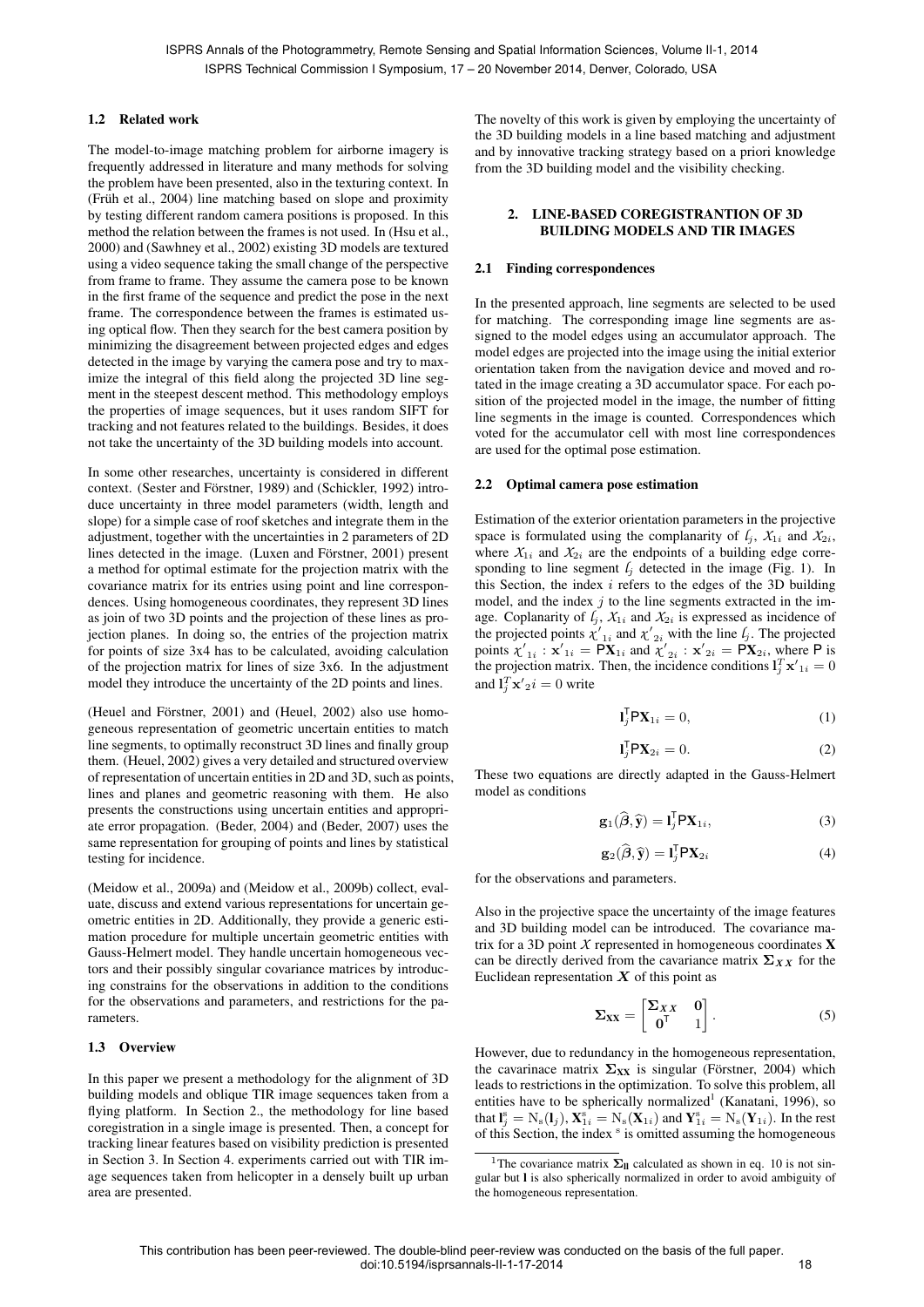

Figure 1: Assignment of 3D model edges and 2D line segments detected in the image

coordinates to be spherically normalized. This normalization has to hold also during the estimation. Therefore, also the constrains

$$
\mathbf{c}_1(\widehat{\mathbf{y}}) = \|\mathbf{l}_j\| - 1 \tag{6}
$$

$$
\mathbf{c}_2(\widehat{\mathbf{y}}) = \|\mathbf{X}_{1i}\| - 1 \tag{7}
$$

$$
\mathbf{c}_3(\widehat{\mathbf{y}}) = \|\mathbf{X}_{2i}\| - 1 \tag{8}
$$

for the observations are needed.

### To find optimal solution for the unknown parameters

 $\hat{\boldsymbol{\beta}} = [\hat{X}_0, \hat{Y}_0, \hat{Z}_0, \hat{\omega}, \hat{\phi}, \hat{\kappa}]$ , the optimization method for homogeneous entities presented in (Meidow et al., 2009a) and (Meidow et al., 2009b) is adapted for this functional model. For this purpose, the Lagrange function

$$
\mathcal{L} = \frac{1}{2} \hat{\boldsymbol{v}}^{\mathsf{T}} \boldsymbol{\Sigma}_{\mathbf{y} \mathbf{y}}^{-1} \hat{\boldsymbol{v}} + \lambda_1^{\mathsf{T}} \mathbf{g}_1(\hat{\boldsymbol{\beta}}, \mathbf{y} + \hat{\boldsymbol{v}}) + \lambda_2^{\mathsf{T}} \mathbf{g}_2(\hat{\boldsymbol{\beta}}, \mathbf{y} + \hat{\boldsymbol{v}}) + \nu_1^{\mathsf{T}} \mathbf{c}_1(\mathbf{y} + \hat{\boldsymbol{v}}) + \nu_2^{\mathsf{T}} \mathbf{c}_2(\mathbf{y} + \hat{\boldsymbol{v}}) + \nu_3^{\mathsf{T}} \mathbf{c}_3(\mathbf{y} + \hat{\boldsymbol{v}})
$$
(9)

is minimized, where  $\lambda$  and  $\nu$  are the Lagrangian vectors. In contrast to (Meidow et al., 2009a) and (Meidow et al., 2009b), here the restriction for the estimated parameters  $\mathbf{h}_1(\widehat{\boldsymbol{\beta}}) = 0$  is not needed, because the estimated parameters are defined directly as exterior orientation parameters  $X_0$ ,  $Y_0$ ,  $Z_0$ ,  $\omega$ ,  $\phi$ ,  $\kappa$ . The observation vector for each pair of corresponding lines writes  $\mathbf{y}_{ij} = [\mathbf{l}_j, \mathbf{X}_{1i}, \mathbf{X}_{2i}]^\mathsf{T}$ , where  $\mathbf{l} = [a, b, c]^\mathsf{T}$  is the homogeneous representation for the image line segment and  $X_{1i}$ ,  $X_{2i}$  is the homogeneous representation of the corners of the corresponding 3D building edge. The covariance matrix  $\Sigma_{\parallel}$  is assumed to be known as result of the line fitting or as result of error propagation knowing the covariance matrices of the end points of the detected line segment. This is done using

$$
\Sigma_{\mathbf{l}_j\mathbf{l}_j} = \mathbf{S}(\mathbf{x}_{2j})\Sigma_{\mathbf{x}_{1j}\mathbf{x}_{1j}}\mathbf{S}^{\mathsf{T}}(\mathbf{x}_{2j}) + \mathbf{S}(\mathbf{x}_{1j})\Sigma_{\mathbf{x}_{2j}\mathbf{x}_{2j}}\mathbf{S}^{\mathsf{T}}(\mathbf{x}_{1j}), \quad (10)
$$

where S is the skew-symmetric matrix

$$
\mathbf{S}(\mathbf{x}) = \begin{bmatrix} 0 & -w & v \\ w & 0 & -u \\ -v & u & 0 \end{bmatrix}, \mathbf{x} = \begin{bmatrix} u \\ v \\ w \end{bmatrix}.
$$
 (11)

Switching from the Euclidean to the homogeneous representation for point  $\chi$  in 2D or  $X$  in 3D is usually effected by adding 1 as an additional coordinate (homogeneous part). Hence, for a 2D point in Euclidean space  $\boldsymbol{x} = [u, v]^{\mathsf{T}}$ , the equivalent homo-

geneous representation is  $\mathbf{x} = [u, v, 1]^T$ , and for a 3D point in Euclidean space  $\mathbf{X} = [U, V, W]^T$ , the equivalent homogeneous representation is  $X = [U, V, W, 1]^T$ . In many photogrammetric applications, particularly in aerial photogrammetry, the points are given in geodetic coordinate systems (for example, Gauss-Krüger, UTM), where the values for U and V is in order  $10^6$ . Computations with such inconsistent number can lead to numerical instability of the computations. To solve this problem, the homogeneous entities should be conditioned. Similar to the conditioning proposed by (Heuel, 2002), also here, the entities are conditioned before optimizing, by checking the condition

$$
max_{hO} = \max_{i} \left( \frac{\|x_{h_i}\|}{\|\boldsymbol{x}_{O_i}\|} \right) \ge f_{min} = 0.1, \quad (12)
$$

where  $x_{h_i}$  is the homogeneous and  $x_{O_i}$  the Euclidean part of a homogeneous entity  $x_i$  for point representation

$$
\mathbf{x} = \begin{bmatrix} x_1 \\ x_2 \\ 1 \end{bmatrix} = \begin{bmatrix} u \\ v \\ w \end{bmatrix} = \begin{bmatrix} \mathbf{x}_0 \\ \mathbf{x}_h \end{bmatrix} . \tag{13}
$$

If  $max_{hO}$  <  $f_{min}$  the conditioning factor is calculated as

$$
f = max_{h0} \cdot f_{min} \tag{14}
$$

In case of very large Euclidean part  $x<sub>O</sub>$  compared to the homogeneous part  $x_h$ , f calculated as shown in eq. 14 can be smaller than the machine accuracy  $\epsilon_h$ . Hence, if  $f < \epsilon_h$  then f should be calculated as

$$
f = \frac{f_{min}}{\max_i(\|\boldsymbol{x}_{O_i}\|)}\tag{15}
$$

(Heuel, 2002). Next, each entity is conditioned using matrices

$$
\boldsymbol{W}_{\mathbf{x}}(f) = \begin{bmatrix} f|_{2} & \mathbf{0} \\ \mathbf{0}^{\mathsf{T}} & 1 \end{bmatrix}
$$
 (16)

for the 2D points,

$$
\boldsymbol{W}_1(f) = \begin{bmatrix} \mathbf{I}_2 & \mathbf{0} \\ \mathbf{0}^\mathsf{T} & f \end{bmatrix} \tag{17}
$$

for the 2D lines and

$$
\boldsymbol{W}_{\mathbf{X}}(f) = \begin{bmatrix} f|_{3} & \mathbf{0} \\ \mathbf{0}^{\mathsf{T}} & 1 \end{bmatrix},\tag{18}
$$

so that the conditioned coordinates  $x^c$ ,  $I^c$  and  $X^c$  are calculated as

$$
\mathbf{x}^{\mathbf{c}} = \mathbf{W}_{\mathbf{x}}(f_{im})\mathbf{x},\tag{19}
$$

$$
\mathbf{l}^{\mathsf{c}} = \mathbf{W}_{\mathsf{I}}(f_{im})\mathbf{l} \tag{20}
$$

and

$$
\mathbf{X}^{\mathbf{C}} = \mathbf{W}_{\mathbf{X}}(f_{mod})\mathbf{X},\tag{21}
$$

where  $f_{im}$  is the conditioning factor for the 2D image entities and  $f_{mod}$  is the conditioning factor for the 3D entities. Conditioning entities changes also the transformation matrix. Here the transformation matrix is the projection matrix P which can be reconditioned using

$$
\mathsf{P} = \mathbf{W}(f_{im})^{-1} \mathsf{P}^{\mathsf{c}} \mathbf{W}(f_{mod}). \tag{22}
$$

#### 3. LINE TRACKING

Most digital cameras, also the cameras operating in TIR domain, are able to capture image sequence with a relatively high frame rate. The frame rate 20-25 frames per second is available in low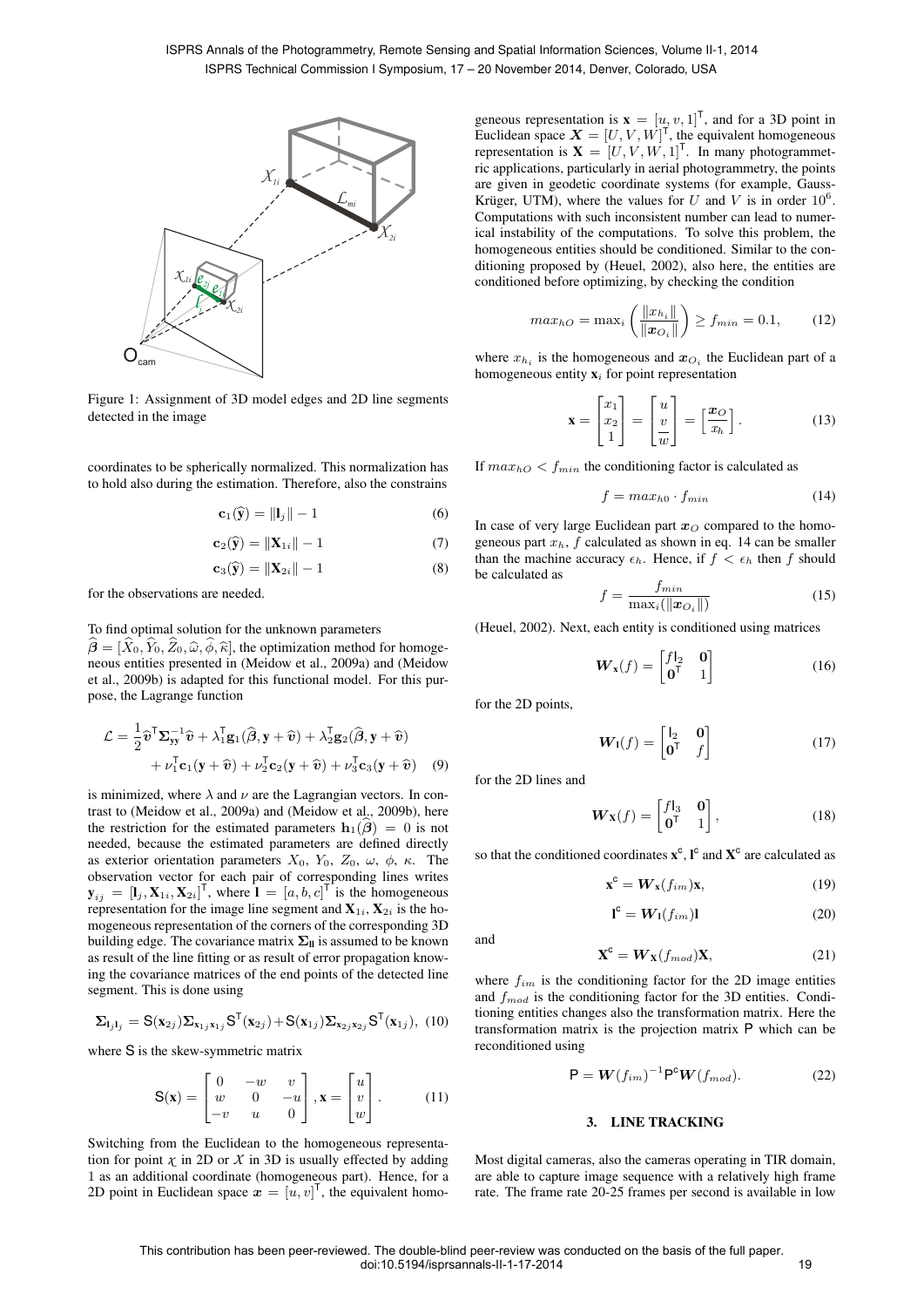and mid cost TIR cameras. Such frequency range enables acquisition with a very large overlap between the images. Accordingly, the position shift in the image space from frame to frame is in range of few pixels for most objects. Besides, the viewing angle does not change between the frames significantly. Hence, if the correct match is found in one frame, it is relatively easy to find correspondences in the next frame and calculate camera pose for this frame.

Accordingly, in an image sequence with a very large overlap between the frames the whole process of model-to-image matching does not have to be carried out for all frames. In order to reduce computational effort, so called *key-frames* are introduced in this thesis (Section 3.1) and selected lines are tracked from frame to frame (Section 3.2).

# 3.1 Key-Frame Concept

The main goals of the key-frame concept is to reduce computational effort on the one hand and to ensure the reliability of the calculated camera pose for each frame on the other hand. A keyframe is a frame in which the image-to-model matching and pose estimation are carried out as described in Section 2.. In a keyframe the correspondences are selected independently of the previous frame. In general, the key-frames can be:

- *pre-defined* or
- *dynamically selected* during the process.

In order to initiate the process, the first frame  $f_i$ ,  $i = 1$  is always a key-frame. In case of pre-defined key-frames, they appear in certain intervals. The interval size should be adjusted to the overlap between the frames. For image sequence with a very high overlap the interval can be higher as for frames with smaller overlap. If the overlap is not constant and not enough reliable correspondences with the model edges can be found, a dynamic selection of key-frames is applied.

Dynamic selection of key-frames is based on the current status of the reliability of matching and tracking. This reliability is due to two main conditions:

- *sufficient overlap* between the frames  $f_i$  and  $f_{i-1}$ ,
- *sufficient reliability* of the assignment in  $f_{i-1}$ .

In a video sequence, the sufficient overlap between frames  $f_i$  and  $f_{i-1}$  is given in most cases. Sometimes, however, when for example the camera is switched off for some time, the overlap can be too small to reliably track line segments from frame to frame. The reliability of the assignments depends on the number of selected correspondences and how much we believe that this assignment is correct. While the number of correspondences is very easy to measure, the belief is more difficult to express.

# 3.2 Predicted Tracking of Line Segments

Due to very small movements of the camera between the frames, line segments can be assumed to be only shifted by few pixels in the next frame. They can be tracked therefore using crosscorrelation. Cross-correlation method is suitable for tracking in such application due to nearly invariant scale and viewing angle between two neighboring frames. Accordingly, the appearance of the tracked line segment and its surrounding will stay almost unchanged.

During the tracking some projected model edges cannot be visible all the time in the sequence. The information which model edge can be seen in a particular frame is derived from the model and approximated camera position. The fact that the model edge is seen or not can be considered as state of a particular model edge in each frame. For each model edge, following states are possible: alive/sound (fully visible), alive/injured (partially occluded), occluded and dead (out of field of view). Each model edge can change its state in an event. Such event may occur for each model edge among the image sequence. Tab. 1 presents these events including the change of the state caused by each event.

| Table 1: Possible events and states for tracked lines (alive/sound |  |
|--------------------------------------------------------------------|--|
| - fully visible edge, alive/injured - partially occluded edge)     |  |

| Event        | <b>Possible states</b><br>before the event | <b>Possible states</b><br>after the event |
|--------------|--------------------------------------------|-------------------------------------------|
| <b>Birth</b> | Ø                                          | Alive/sound<br>Alive/injured              |
| Appearing    | Occluded                                   | Alive/sound<br>Alive/injured              |
| Injury       | Alive/sound                                | Alive/injured                             |
| Healing      | Alive/injured                              | Alive/sound                               |
| Disappearing | Alive/sound<br>Alive - injured             | Occluded                                  |
| Death        | Alive/sound<br>Alive/injured<br>Occluded   | Dead                                      |

First event which occur for a model edge is birth. It is the moment, when the model edge is visible in the image for the first time. After birth, the model edge can have one of two states alive/injured or alive/sound. Alive/injured means that the edge appears only partially in the frame or is partially occluded. This will be the most common case directly after the birth of the edge, because it happens very rarely that an entire edge appears at once (no edge in frame  $f_{i-1}$ , entire edge in frame  $f_i$ ). Such case would directly result in alive/sound, which means fully visible edge. An alive/injured edge can become alive/sound in the healing event. Vice versa, alive/sound edge can become alive/ injured, it gets partially occluded by an object or part of this edge is not seen anymore in the current frame. Such an event is called injury. If the edge gets completely occluded by an object such event is called disappearing and the state after this event is occluded. Disappearing can occur for alive/sound or alive/injured edges. The opposite of the disappearing event is appearing. It happens when an occluded edge becomes alive/sound or alive/injured. The last possible event is death of the edge. It happens if the whole edge is not anymore seen in the current frame, it means it is out of the field of view. Death can happen to an alive/sound, alive/injured or occluded edge.

By defining the states of the model, it is determined for which model edges, a corresponding image line segments should be searched. Correspondences can be found only for alive edges. Injury is the only state which can be expressed with level of injury, it means how much of the edge is occluded. Highly injured edges are skipped when searching for correspondences.

### 4. EXPERIMENTAL RESULTS

### 4.1 Data description

For our experiments we used a test dataset captured in a densely built city area The thermal images were taken with IR camera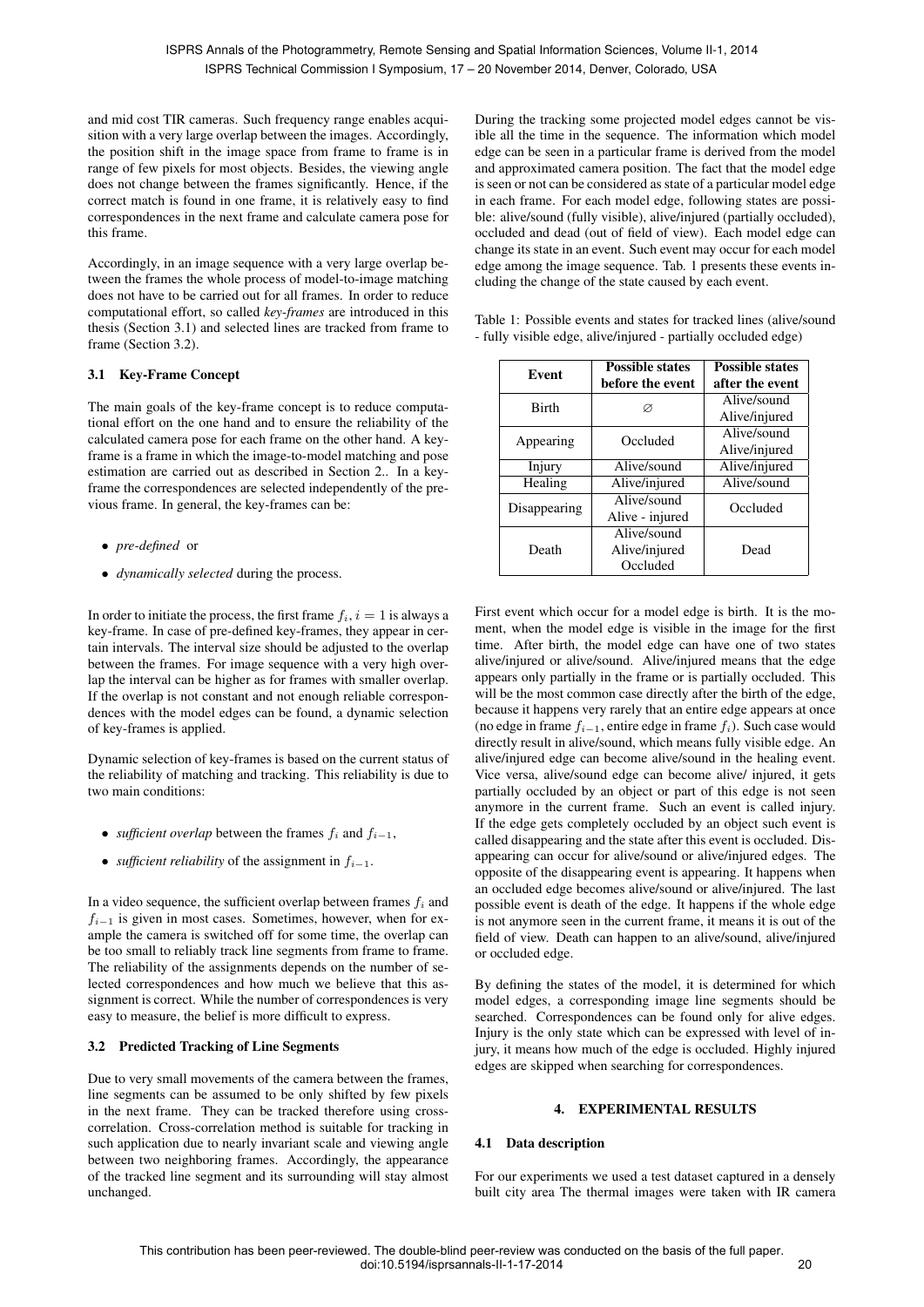AIM 640 QLW FLIR with a frame rate 25 images per second, which was mounted on a platform carried by helicopter. The flying height was approximately 400 m above ground level. The camera was forward looking with an oblique view of approximately 45◦ . The size of the chip is 640 x 512 pixels. The 3D building model was created semi-automatically using commercial software for 3D building reconstruction from aerial images.

### 4.2 Results

Exemplary results of the alignment are presented in Fig. 2. In order to reduce computational effort, first lines have been preselected using a buffer around each projected model edge (Fig. 2a). Then, the preliminary correspondences are reduced using the outlier detector - the accumulator approach (Fig. 2b). Finally, the selected correspondences were used for optimal pose estimation. The model projection using estimated exterior orientation parameters is presented in Fig. 3.



Figure 2: Exemplary result on model-to-image matching: a) preselected correspondences using a buffer around each projected model, b) correspondences selected using the outlier detector. Color coding: green - model edges with found correspondences, yellow - model edges without correspondences, blue - image line segments with correspondences, cyan - image line segments without correspondences

To evaluate the method and to investigate the sensitivity of the method with respect to changes in the initial exterior orientation parameters, one frame was selected. Using normally distributed random numbers with mean  $\mu = 0$  and standard deviation  $\sigma_{XYZ} = 1$  m,  $\sigma_{\omega\phi\kappa} = 0.1^{\circ}$ , the initial exterior orientation parameters were degraded. For every randomly degraded



Figure 3: 3D building model (yellow) projected into the image with estimated exterior orientation parameters

Table 2: Percentage of successfully matched samples with downgraded initial exterior orientation.  $\sigma$  denotes the standard deviation used for the generation of normally distributed random numbers, with  $\boldsymbol{\sigma} = [\sigma_{XYZ}, \sigma_{\omega \phi \kappa}]^T$ , where  $\sigma_{XYZ} = 1$  m, and  $\sigma_{\omega\phi\kappa} = 0.1^{\circ}$ 

| Successfully matched samples when downgrading the      |           |           |           |           |  |
|--------------------------------------------------------|-----------|-----------|-----------|-----------|--|
| exterior orientation with normally distributed numbers |           |           |           |           |  |
| using mean $\mu = 0$ and standard deviation            |           |           |           |           |  |
| $\sigma$                                               | $3\sigma$ | $4\sigma$ | $5\sigma$ | $7\sigma$ |  |
| 96%                                                    | 87%       | 82%       | 83%       | 75%       |  |

set of exterior orientation parameters, the matching was carried out. Then, such tests were successively repeated with multiple of  $\sigma_{XYZ}$  and of  $\sigma_{\omega\phi\kappa}$ . For each set of multiplied  $\sigma_{XYZ}$  and  $\sigma_{\omega\phi\kappa}$ , 100 normally distributed random values were generated and used for downgrading the initial exterior orientation parameters (Tab. 2).

To test the implemented tracking, pre-defined key-frames were used. The interval between the *key-frames* was set to 3, 5 and 7. The first frame was always defined as a *key-frame*. Exemplary results on tracking are presented in Fig. 4 and Fig. 5. In these figures, sections of four following frames are shown. In the lower right corner of each image section, the ID of corresponding frame was plotted, in order to establish a link between Fig. 4 and Fig. 5. In the presented example, the interval between the *key-frames* was set to 3, hence frames #13141 (initial frame  $f_i$ ) with  $i = 1$ ) and #13144 are *key-frames*, while frames #13142 and #13143 are normal frames.

Fig. 4 presents the projected model: in green - tracked model edges and in yellow - model edges projected with estimated parameters. Fig. 5 shows the image line segments corresponding to the edges in the current frame (cyan) and the image line segments tracked as correspondences from the previous frame (blue).

Applying the presented tracking strategy, every projected model edge in frame  $f_i$ , where  $i > 1$  can get two types of correspondences with the image edges:

- 1. Assigned correspondences (with extracted edges)
- 2. Tracked correspondences (virtual, with tracked edges)

Virtual (tracked) correspondences can be helpful when not enough new correspondences are found in the current frame. However,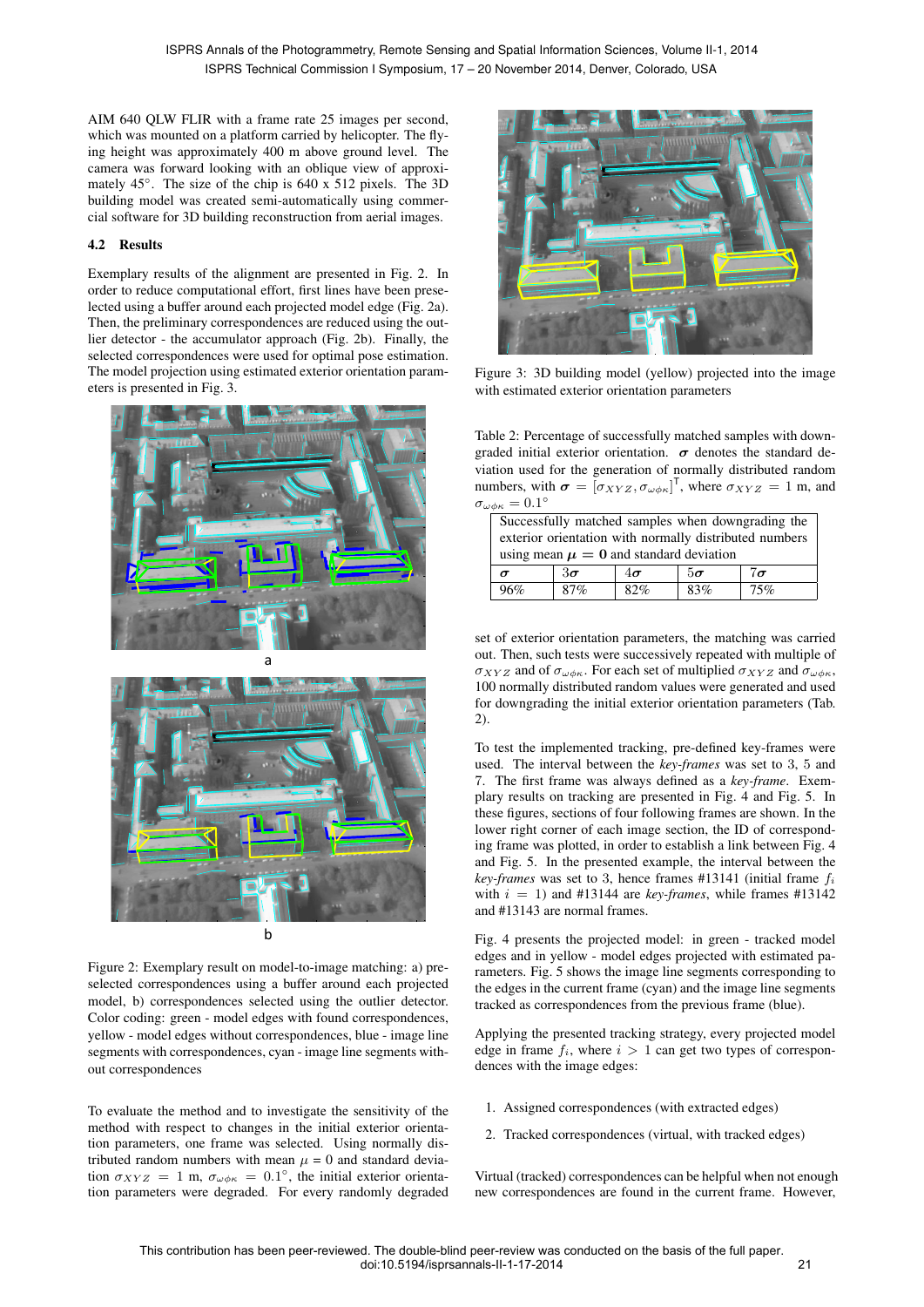

Figure 4: Image sections from a sequence of four images with two key-frames with projected 3D building model. Color coding: bright yellow - model lines with correspondences projected after parameter estimation, dark yellow - model lines without correspondences projected after parameter estimation, bright green tracked model lines with correspondences, dark green - tracked model lines without correspondences



Figure 5: Image sections from a sequence of four images with two key-frames and plotted image line segments with correspondence. Color coding: cyan - image line segments detected in current frame corresponding to a model edge, blue - image line segments tracked as correspondences from the previous frame

they are not needed, if the a new correspondence was found for a certain edge. Hence, in each frame, a verification of correspondences is carried out. It was tested, whether there was a new correspondence which was equivalent to the tracked correspondence. This case occurs when the tracked image edge and newly assigned image edge are equal. This is tested using three conditions:

- the middle points of the line segments are close to each other,
- their are of similar length and
- their are almost incident.

The first two conditions are carried out by setting a threshold. For the third condition, statistical test are implemented. If for only few correspondences where found in the current frame, then the missing correspondences are extended with the virtual correspondences. Hence, the virtual correspondences are also used for tracking in the next frame.

The results on the veryfication are presented in Fig. 6. Also here, the frame IDs are plotted in the lower right corner. The image section from frame #13141 is missing in this figure. The reason for it is that #13141 was the initial frame, so not verification could be carried out. Two line were verified as the same lines if the distance between the middle points was smaller than  $7 \; pix$ , the length ratio grater 70%, and the statistical test confirmed their incidence with the significance level  $\alpha = 0.01$ . The virtual correspondences were added to the current correspondence when less then 30% model edges got a corresponding image line segment.



Figure 6: Verification of the edge correspondence. Color coding: cyan - image line segments detected in current frame corresponding to a model edge, blue - verified virtual correspondences with correspondences in the current frame, dark orange - virtual correspondences which were added to the correspondence list and used for tracking in the next frame

In order to assess the accuracy of the tracking, the model edges were also tracked into the *key-frames*. As a measure for this assessment, the distance between the tracked and projected model edges after estimation was used. For each corresponding pair of tracked and projected model edges, the area between was calculated and divided by the length of the model edge. This value was considered to be the average distance between those two edges. This distance was summed up and averaged among whole frame, and then stored as the quality value per frame. Tab. 3 shows analysis of these values stored per frame, dependent on the predefined interval between the *key-frames*.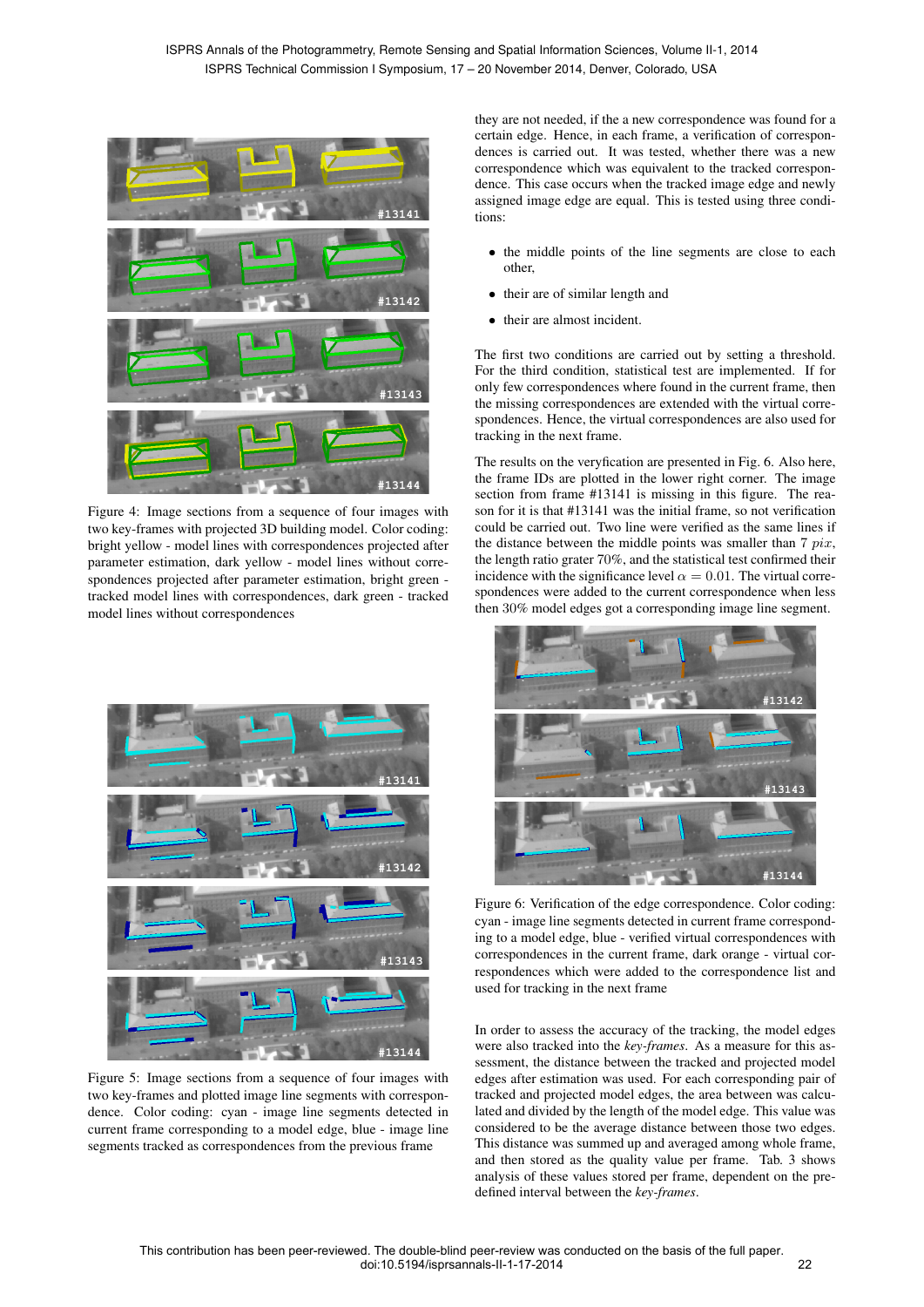| ysis of this value per frame. |            |            |            |  |
|-------------------------------|------------|------------|------------|--|
| Interval<br>between<br>the    | 3 frames   | 5 frames   | 7 frames   |  |
| key-frames                    |            |            |            |  |
| Average distance              | $1.6\;pix$ | $2.4\;pix$ | $3.1\;pix$ |  |
| Maximum distance              | $2.2\;pix$ | $3.1\;pix$ | $4.0\;pix$ |  |
| Minimum distance              | $0.9\;pix$ | $1.4\;pix$ | $0.8\;pix$ |  |

Table 3: Quality measure for tracking expresses with average distance between the tracked and projected model edges. Here analysis of this value per frame.

# 5. DISCUSSION AND OUTLOOK

Line based model-to-image matching has a high potential for coregistration of buildings with oblique airborne images. Edges are the most representative features for building structures and can be easily detected in the image using standard image processing algorithms.

Taking the uncertainty of image lines and of the building model into account allows using statistical analysis based on uncertainty, such as statistical test and robust estimation with outlier detector. Also a better fit between the building model and the image structures is achieved.

By tracking the line segments assigned to the 3D model from frame to frame the search area is restricted and the time needed for calculation reduced. Up to now, the experiments on line tracking have been conducted with pre-defined key-frames. In the future, more attention should be paid to dynamically selected keyframes and to the criteria for reliability of the coregistration in a single frame. Depending on this reliability, the next frame in the sequence can be set to a key-frame (in case of low reliability) or to standard frame (in case of high reliability).

The other idea to select the *key-frames* is based on the importance of a frame. Because finally the TIR images are used for texturing, the usefulness for this purpose should be considered. Due to the large number of images in the sequence, each face of he 3D model can be seen many times. However, in certain frame, the quality of the extracted texture of particular face, would be better than in other frames. Frames, which deliver high quality textures for many or for most important face, will be favored to be key-frames.

#### ACKNOWLEDGEMENTS

The authors would like to thank Frauenhofer IOSB, Ettlingen, for providing thermal images.

### **REFERENCES**

Beder, C., 2004. Fast statistically geometric reasoning about uncertain line segments in 2d- and 3d-space. In: C.E.Rasmussen, H.H.Bülthoff, B.Schölkopf and M.A.Giese (eds), Proceedings of the DAGM Symposium, Springer, pp. 375–382.

Beder, C., 2007. Grouping Uncertain Oriented Projective Geometric Entities with Application to Automatic Building Reconstruction. PhD thesis, Photogrammetry Department, Institute for Geodesy and Geoinformation, Bonn University, Germany, Nussallee 15, 53115 Bonn, Germany.

Borrmann, D., Elseberg, J. and Nüchter, A., 2012. Thermal 3d mapping of building facades. In: Proceedings of the 8th Conference on Intelligent Autonomous Systems. Jeju Island, Korea.

Boyd, G., 2013. Zeroing in on energy savings with thermal imaging. Photogrammetric Engineering & Remote Sensing 79(4), pp. 313–316.

Cabrelles, M., Galcera, S., Navarro, S., Lerma, J. L., Akasheh, T. and N., H., 2009. Integrationof 3d laser scanning, photogrammetry and thermography to record architectural monuments. In: Proceedings of the 22nd CIPA Symposium, Kyoto, Japan,.

Chandler, D., 2011. The big picture on energy loss. MIT news. http://web.mit.edu/newsoffice/2011/ir-scanning-energy-0316.html Access on July 30, 2012.

Förstner, W., 2004. Uncertainty and projective geometry. In: E. Bayro-Corrochano (ed.), Handbook of Computational Geometry for Pattern Recognition, Computer Vision, Neurocomputing and Robotics, Springer, pp. 493–535.

Früh, C., Sammon, R. and Zakhor, A., 2004. Automated texture mapping of 3d city models with oblique aerial imagery. In: Proceedings of the 2nd International Symposium on 3D Data Processing, Visualization, and Transmission (3DPVT'04).

Heuel, S., 2002. Statistical Reasoning in Uncertain Projective Geometry for Polyhedral Object Reconstruction. PhD thesis, Photogrammetry Department, Institute for Geodesy and Geoinformation, Bonn University, Germany, Nussallee 15, 53115 Bonn, Germany.

Heuel, S. and Förstner, W., 2001. Matching, reconstructing and grouping 3d lines from multiple views using uncertain projective geometry. In: Proceedings of Computer Vision and Pattern Recognition.

Hoegner, L., Kumke, H., Meng, L. and Stilla, U., 2007. Automatic extraction of textures from infrared image sequences and database integration for 3d building models. PFG Photogrammetrie Fernerkundung Geoinformation 2007(6), pp. 459–468.

Hsu, S., Samarasekera, S., Kumar, R. and Sawhney, H., 2000. Pose estimation, model refinement, and enhanced visualization using video. In: Proceedings of Computer Vision and Pattern Recognition, Vol. I, pp. 488–495.

Iwaszczuk, D., Hoegner, L. and Stilla, U., 2011. Matching of 3d building models with ir images for texture extraction. In: U. Stilla, P. Gamba, C. Juergens and D. Maktav (eds), Proceedings of JURSE 2011 - Joint Urban Remote Sensing Event, pp. 25– 28.

Iwaszczuk, D., Hoegner, L., Schmitt, M. and Stilla, U., 2012. Line based matching of uncertain 3d building models with ir image sequences for precise texture extraction. Photogrammetrie, Fernerkundung, Geoinformation (PFG) 2012(5), pp. 511–521.

Kaden, R. and Kolbe, T. H., 2013. City-wide total energy demand estimation of buildings using semantic 3d city models and statistical data. In: Proc. of the 8th International 3D GeoInfo Conference, 28.-29. 11. 2013 in Istanbul, Turkey, ISPRS Annals of the Photogrammetry, Remote Sensing and Spatial Information Sciences, Vol. II-2/W1.

Kanatani, K., 1996. Statistical optimization for geometric computation : theory and practice. Machine intelligence and pattern recognition, Elsevier, Amsterdam, Lausanne, New York.

Luxen, M. and Förstner, W., 2001. Optimal camera orientation from points and straight lines. In: B. Radig and S. Florczyk (eds), Proceedings of the DAGM 2001, pp. 84–91.

Meidow, J., Beder, C. and Förstner, W., 2009a. Reasoning with uncertain points, straight lines, and straight line segments in 2d. ISPRS Journal of Photogrammetry and Remote Sensing 64(2), pp. 125–139.